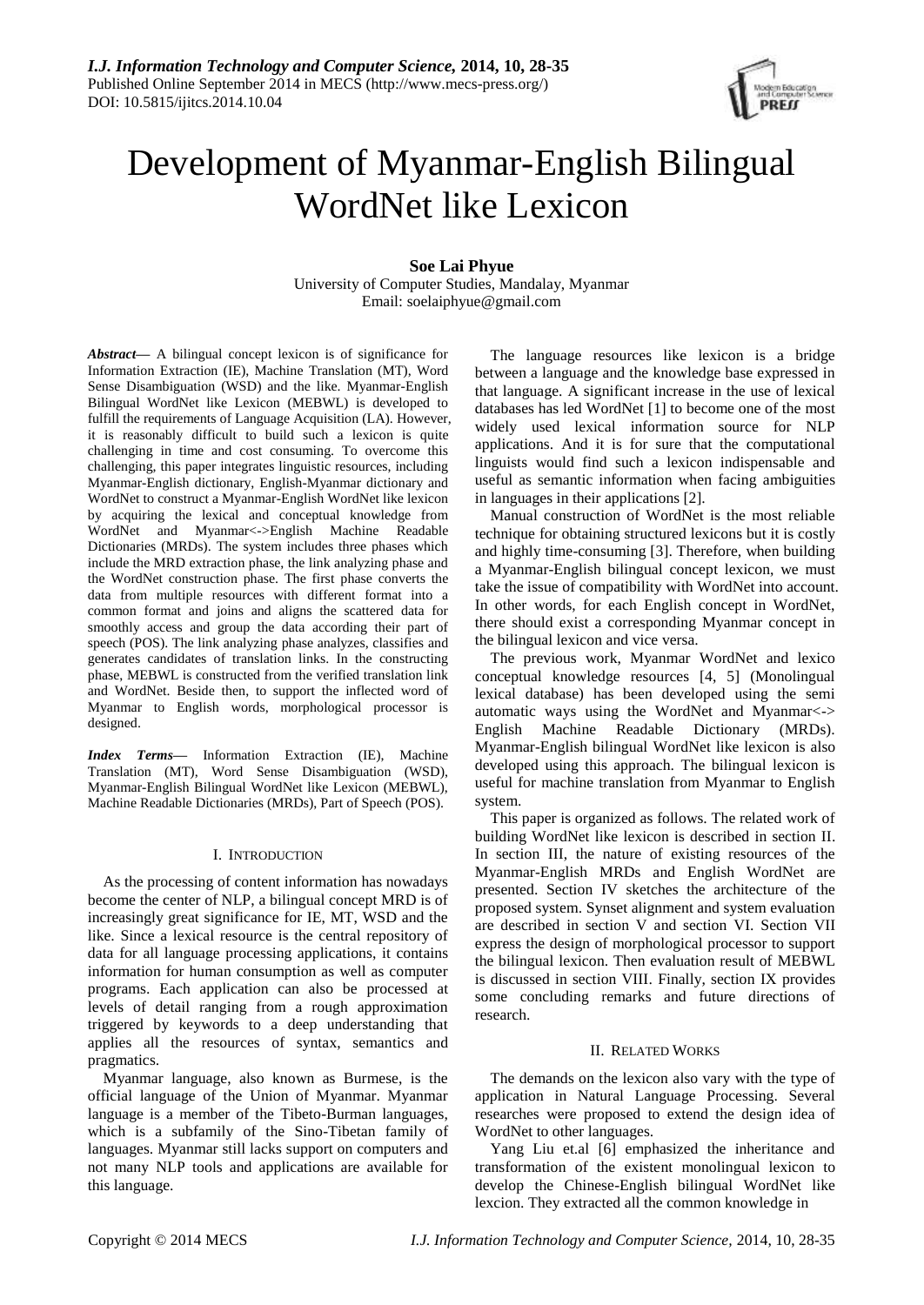WordNet as the semantic basis for further use and developed a visualized developing tool for the lexicographers to interactively operate on to express the bilingual semantics. The bilingual lexicon had thus gradually come into being in this natural process. Their approach benefited a lot by employing it to build Chinese Concept Dictionary (CCD). By now, we have fulfilled more than 32,000 Chinese-English concept pairs in noun.

Hsin-Hsi Chen and et.al [7] developed the Chinese-English WordNet and than the result is employed in Chinese-English information retrieval. They integrated five linguistic resources, including Cilin, a Chinese-English dictionary, ASBC corpus, SemCor, and WordNet, to construct a Chinese-English WordNet. A semantic tag (e.g., a Cilin sense tag and a WordNet synset) is characterized by the words surrounding it in a semanticstagged corpus (e.g., a sense-tagged ASBC corpus and SemCor) to derive two sets of semantic vectors (i.e Cilin sense and WordNet synset vectors). And then they selected a set of English translations that are semantically coherent. Because the size of the sense vector is very large, we only consider 200 Chinese words with larger weights to reduce the complexity. Word cooccurrence model is employed and find the most similar synset from each English translation to build the bilingual WordNet.

EuroWordNet [8, 9] aimed to build a multilingual database consisting of wordNets in several European languages (English, Dutch, Italian, and Spanish). Each language-specific wordNet were structured along the same lines as WordNet (Miller et al, 1990), i.e. synonyms are grouped in synsets. The size of the database was around 25,000 comparable synsets in each language, corresponding with more or less 50,000 word meanings. Each of the European WordNets is a network of relations between word meanings in a specific language. The semantic relations are therefore considered as languageinternal relations. In addition to the language-internal relations, each synset is linked to the closest synset in the Princeton WordNet1.5.

MultiWordNet [10] was built with new synsets in correspondence with the PWN synsets. The semantic relations of English synsets has been imported to Italian language, assuming that if there are two synsets in PWN and a relation holding between them, the same relation holds between the corresponding synsets in the Italian language. The resources used in construction of MultiWordNet are Italian-English dictionaries and English WordNet. To help the lexicographer in constructing MultiWordNet, two automatic procedures are introduced: Assign-procedure and Italian to English section of the Collins dictionary and it procedures as output a set of candidates. Each candidate is described as <PWN synset, confidence score> pair, where confidence score measures the degree of confidence in the link between the Italian word sense and the PWN synset. Only candidates with a confidence score greater than a certain threshold are proposed to the lexicographer.

Such multilingual database is useful for cross-language IR, for transferring of information from one resource to another or for simply comparing the different wordNets. Myanmar English bilingual WordNet is developed using the semiautomatic approach. The method uses as skeleton English WordNet and extracts its knowledge from a variety of lexical sources (taxonomies, monolingual and bilingual dictionaries). Our approach makes extensive uses of English WordNet in several steps of the building process. The system has been applied to build MEBWL.

#### III. OVERVIEW OF THE SYSTEM

Myanmar <-> English MRDs and the WordNet are main reusable resources of the system to produce the Myanmar English WordNet like lexicon. The system consists of three steps.

The first step is data extraction from the existing resources and the next is the link analyzing according to the class and structure synset link criteria between Myanmar English translation link. The final step is the attachment of glossary between words. Fig. 1 shows the architecture of our design. The linguistic resources are introduced below at first.



Fig. 1. Overview of the Development of Myanmar-English WordNet Like Lexicon

#### *A. Machine Readable Dictionaries*

The MRDs is the electronic version of standard dictionaries which may contain other lexicographic information that does not appear in the printed version. MRDs can be monolingual, bilingual and multilingual. The amount of semantic information useful for NLP which has been automatically extracted from dictionary definitions is severely limited. MRDs do not explicitly represent lexical relations, and gaps easily filled in by a human user cannot be automatically identified or resolved. Conventional knowledge of word usage is not even implicitly represented, as MRDs are a secondary source of word knowledge and concentrate on conveying established senses. For these reasons MRDs are not adequate as a source of lexical knowledge for computational systems. MRDs can be monolingual, bilingual, and multilingual. Any number of MRDs can be taken into account. However, the system focuses on the General Purpose Language (GPL) Myanmar <–> English Dictionaries and English WordNet used as the reusable resource.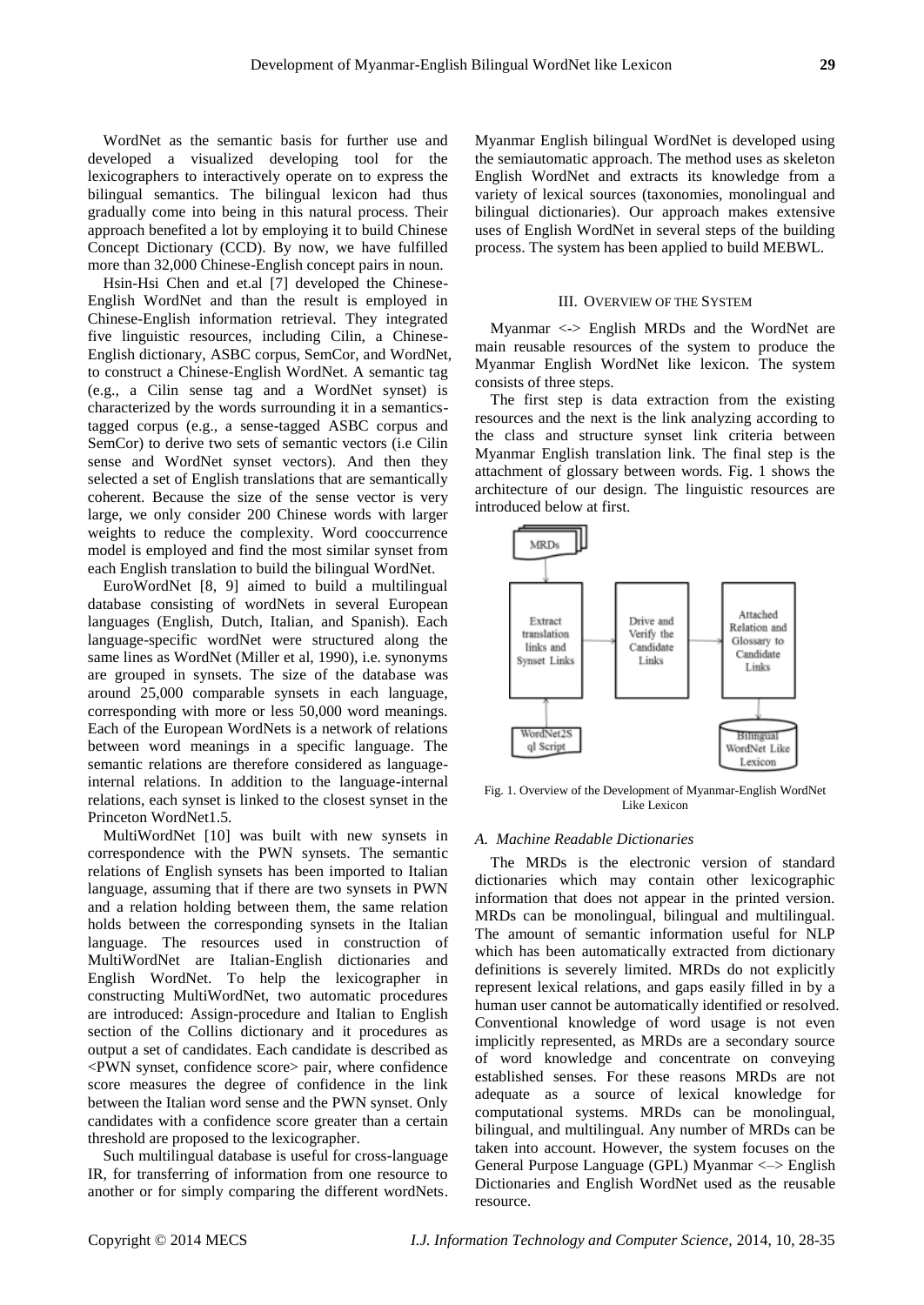# *B. WordNet Script*

WordNet is a large lexical database of English, developed under the direction of George A. Miller (Emeritus). Nouns, verbs, adjectives and adverbs are grouped into sets of cognitive synonyms (synsets), each expressing a distinct concept. Synsets are interlinked by means of conceptual-semantic and lexical relations. Additionally, a synset contains a brief definition ("gloss") and, in most cases, one or more short sentences illustrating the use of the synset members. Word forms with several distinct meanings are represented in as many distinct synsets. Thus, each form-meaning pair in WordNet is unique. The resulting network of meaningfully related words and concepts can be navigated. WordNet is also free and public online. WordNet's structure makes it a useful tool for computational linguistics and NLP. In fact, it has become the de facto standard for several NLP tasks such as WSD. It is manually developed by a team of linguists and its design is inspired by psycholinguistic theories of human lexical memory. WordNet is also classified into 4 structures according the Part of Speech such as nouns, verbs, adjectives, and adverbs. Wordnet2sql was developed for process in a relational database with data from WordNet version 3.0. It could be easily extending or modifying the data structures.

# IV. EXTRACTING THE DATA

It performs several processes to extract and transform data from two main machine readable dictionaries: WordNet and WxpyDic. It consists of five steps: font conversion, format conversion, merging, cleaning and grouping. Among them, merging only concern for bilingual dictionary and others have two procedures, the first procedure involves with bilingual dictionary and the last involves with monolingual dictionary. Data from Monolingual (WordNet) and Bilingual MRDs (Myanmar<->English MRDs) are extracted for link analyzing phase.

#### *A. Font Conversion*

The data are converted from various encoding font to a common font. Our system used the Myanmar3 Unicode as a common font*.*

#### *B. Format Conversion*

All of the data are needed to convert desired data format. The conversion of data format transforms data from different format into the same common format, relational database, for more convenient in accessing and retrieving data. The existing resources encoding in diffident formats, WordNet is SQL script and Bilingual dictionaries are flat file. The text file of MRDs is needed to convert to get desired data format, due to Myanmar 3 font, file is converted through the java engine because of the Myanmar3. WordNet2Sql file are also convert to desire data format. WordNet2Sql source are used as MySql database.

## *C. Merging*

The Myanmar->English and English->Myanmar MRDs are combined as a one relation for further processes. The data are also rearranges for more convenient access and retrieval. The bilingual dictionaries contain heterogeneous data: English-Myanmar and Myanmar-English dictionaries. They are in separate data source which is inconvenience in access and retrieval. To avoid the redundant and erroneous data when access and retrieve data from both, heterogenous data sources are combined into one..

# *D. Cleaning*

All of the merged data and WordNet are needed to handle noisy, erroneous, missing or irrelevant data that usually come with the existing resources. By merging two bilingual dictionaries, it has duplicated records, missing and noisy records. And WordNet has also missing fields. Therefore for the correctness and accuracy of the result, the data cleansing is performed to eliminate such kind of data.

#### *E. Grouping*

In this step, the words in MRDs are need to be group according to their Part Of Speech (POS). Because WordNet is specialized for Noun, Verb, Adverb and Adjective and bilingual lexicon represented all POS.

# *F. Result of Data Extraction Phase*

As aforementioned, the purpose of this module is to prepare resources (both monolingual and bilingual dictionary) for next phase (link analyzing phase). In this phase, the data which resources of monolingual (WordNet) and bilingual MRDs are converted to font and format, merged, cleaned and also grouped. The result of each process is as shown in Table 1 and this data are used in link analyzing phase to create the candidate of translation link.

|                        |        |          |         | Grouping |                          |      |                          |      |      |                          |  |
|------------------------|--------|----------|---------|----------|--------------------------|------|--------------------------|------|------|--------------------------|--|
| Original<br>Dictionary |        | Cleaning | Merging | Noun     | Verb                     | Adj  | Adv                      | Pron | Prep | Conj                     |  |
| E-M Dic                | 29625  | 23855    |         |          | $\overline{\phantom{0}}$ | -    | $\overline{\phantom{a}}$ |      |      | $\overline{\phantom{0}}$ |  |
| M-E Dic                | 30722  | 29049    |         |          |                          |      | $\overline{\phantom{a}}$ | -    |      | $\overline{\phantom{0}}$ |  |
| Merge                  | -      |          | 55277   | 31243    | 12706                    | 6819 | 3369                     | 170  | 108  | 185                      |  |
| WordNet2Sql            | 148730 | 148730   | 148730  |          |                          |      |                          |      |      |                          |  |

Table 1. Result of Data Statistic in Data Extraction Phase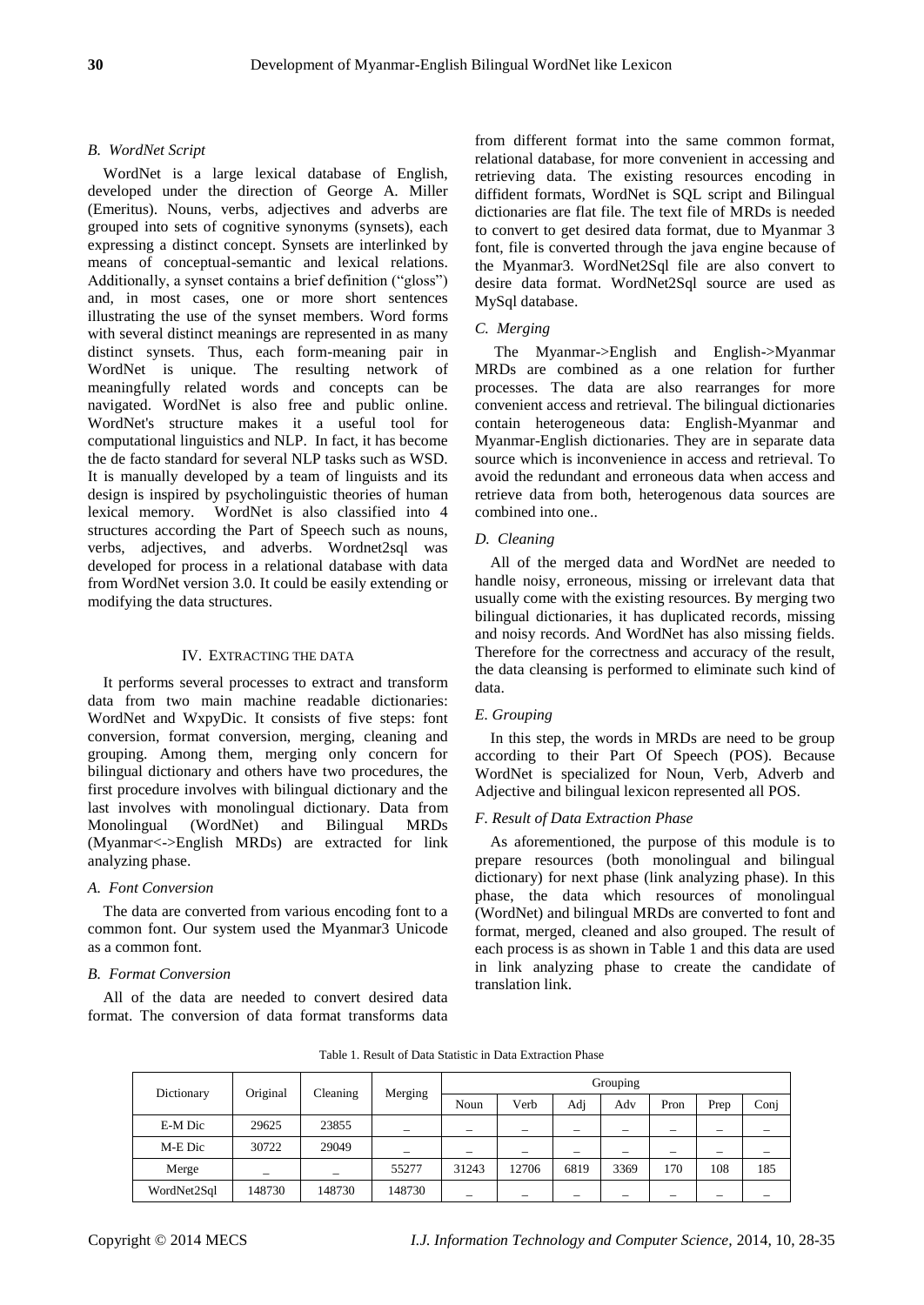All data prepared by the MRD Extractor are used in Link Analyzer to generate the candidate link of Myanmar Word with English concepts by automatically constructing the link by using the criteria that lexicographer use in create the dictionary and sampling the candidate links for manually verify, then using Logistic regression (statistical method) to construct and choose the candidate links to generate Myanmar WordNet and bilingual computational lexicon. Therefore, this phase comprises 6 components includes construction candidate link, sampling, verifying, construction model, evaluation model and deploying the model.

#### *A. Derive the Candidate Link*

To construct the candidate link of Myanmar word and English concepts, 13 criteria are utilized for disambiguate the link. The criteria are categorized into class and structure of WordNet synset. Class criteria group classifies the translation between Myanmar and English words using two criteria: Monosemic and Polysemic criteria. Each can be divided into 4 sub-criteria: 1:1, 1:N, M:1, N:M.



Fig. 2. Class Criterion Group



Fig. 3. Structural Criterion Group

In a structure criteria group, it takes profit of WordNet structure. It consists of 5 criteria: variant, intersection, parent, brother and distant hyponymy criteria.

The result of this process is sets of translation link of each criteria and matrix of existence of translation link in each criteria.

## *B. Sampling*

The candidate links are sample by their criteria for verification. Candidate set of translation link is sample by using the random stratified sampling technique. In this system, the candidate links are already classified into several stratums as criteria. Then the candidate links are randomly sampled with the number of the 400 translation links in each criterion. In this research, the stratified sampling technique is applied with 95% confidence level.

# *C. Verify the Link*

Each candidate link in the sample has to be verified by manually. The translation links are automatically evaluated by using existing resources (bilingual dictionary). The specification of evaluator is the expert in both Myanmar and English language, the specification of evaluator is compromised to non-expert but using standard bilingual dictionary in evaluation. The result of verification is represented as a summary existence matrix.

The summary existence matrix is used to construct a model for predicting the correctness of the remaining translation links and identifying the correlation and the significance of the multiple criteria. The correctness of each criteria is shown in Fig. 4.



Fig. 4. Correctness of Each Criteria

#### *D. Constructing the Model*

The probability that a link would be correct can be estimated by  $P(OK) = NOK/NTOT$ . In this research, we use the logistic regression model to predict the correctness of the remaining links. In general, the logistic regression is used to predict a discrete outcome from a set of binary variables. The linear logistic regression model can be defined as Equation (1)

$$
log((P(NOK/NTOT)) = \beta_0 + \beta_1 C_{01} + ... + \beta_{13} C_{13} \quad (1)
$$

where NOK is the number of correct evaluation for the set of solutions of every group of methods, NTOT accumulates the total number of evaluations, is a boolean variable representing the existence of link in the ith criterion, and is unknown parameter which required the least square criterion.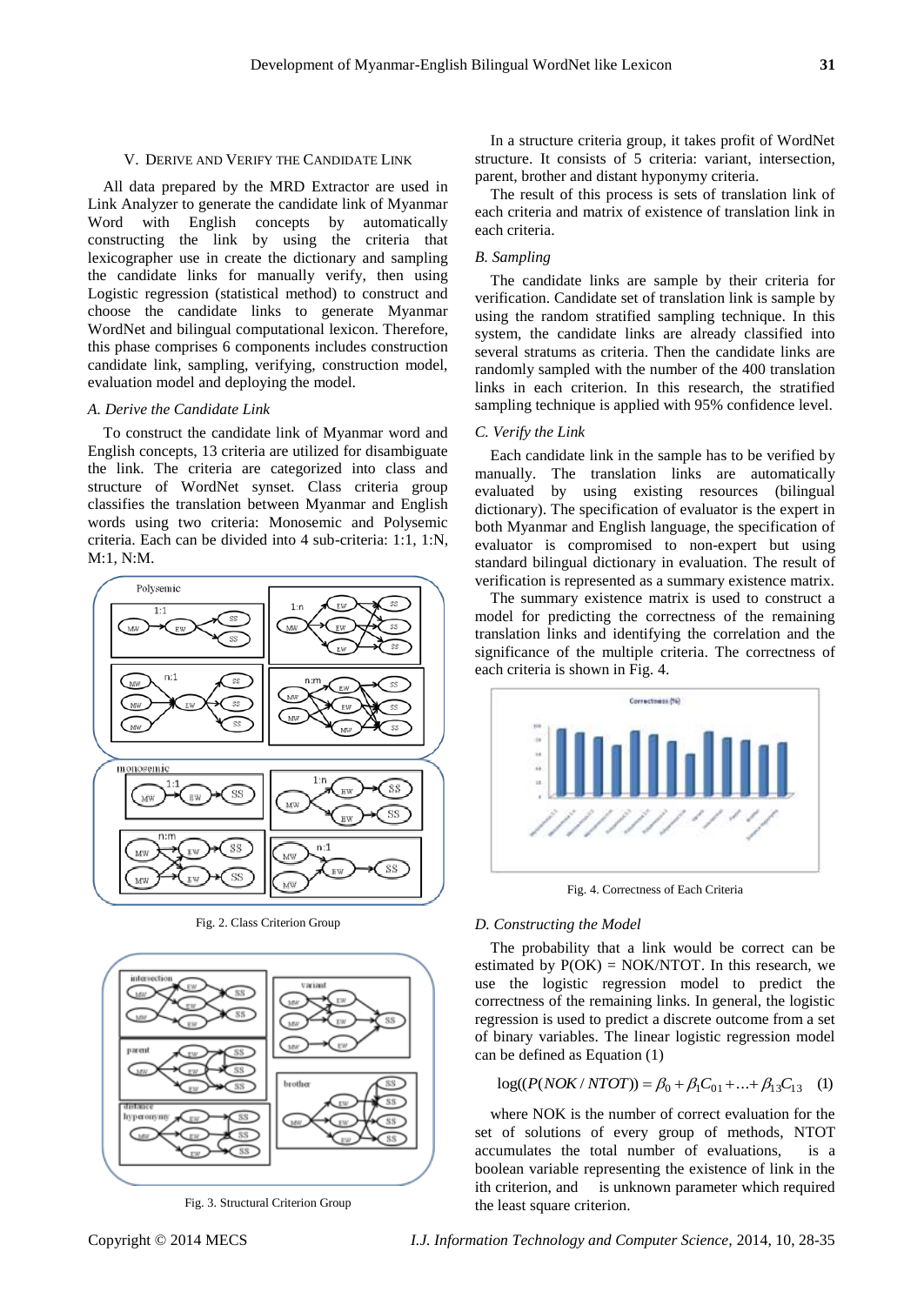# *E. Evaluating the model*

A statistical approach is used to evaluate the model. By using Pearson goodness-of-fit, determines the significance of model. A P-value of each criterion describes the significant of that criterion in the model by explaining the probability of a link of being correct. For a P-value lower than 0.05, the criterion is significant in the model. The evaluated model and each P-value is as shown in Table 2.

#### *F. Deploying the Model*

The model is deployed to construct the MEBWL. By applying the model to all remaining translation links, the semantic relations between Myanmar words and synsets are constructed according to each criterion as shown in Table 3.

| Criteria        | Coefficient | P-Value |
|-----------------|-------------|---------|
| CO <sub>1</sub> | 1.54140     | 0.000   |
| CO <sub>2</sub> | 1.02516     | 0.005   |
| CO <sub>3</sub> | 0.54520     | 0.013   |
| CO <sub>4</sub> | 0.20719     | 0.047   |
| CO <sub>5</sub> | 0.25404     | 0.047   |
| C <sub>06</sub> | 0.15901     | 0.015   |
| CO7             | $-0.06980$  | 0.042   |
| CO8             | 0.22585     | 0.050   |
| CO9             | 0.12671     | 0.019   |
| C <sub>10</sub> | 0.00175     | 0.009   |
| C11             | 0.18000     | 0.023   |
| C12             | $-0.26200$  | 0.047   |
| C <sub>13</sub> | 0.30289     | 0.009   |

Table 2. Coefficient and P-value of each Criteria of Logistic Regression Model

| Table 3. Deploying the Logistic Regression Model |  |
|--------------------------------------------------|--|
|                                                  |  |

| Myanmar                 | English         | C <sub>1</sub> | C <sub>2</sub> | C <sub>3</sub> | C <sub>4</sub> | C <sub>5</sub> | C <sub>6</sub> | C7 | C8             | C9 | C10      | C11      | C12            | C13      | E(P(OK)) |
|-------------------------|-----------------|----------------|----------------|----------------|----------------|----------------|----------------|----|----------------|----|----------|----------|----------------|----------|----------|
| ကန္မကမာ                 | oyster<br>shell |                | $\Omega$       | $\theta$       | $\Omega$       | $\overline{0}$ |                | 0  | $\overline{0}$ |    | $\Omega$ | $\theta$ | $\overline{0}$ | $\theta$ | 0.926    |
| ကလေးလက်တွန်းလှည်း       | pram            |                | $\Omega$       | $\theta$       | $\Omega$       | $\Omega$       | $\Omega$       | 0  | $\overline{0}$ |    | $\Omega$ | $\theta$ | $\overline{0}$ |          | 0.933    |
| ကာဘိုင်သေ နတ်           | carbine         |                | $\Omega$       | $\theta$       | $\theta$       | $\Omega$       | $\Omega$       | 0  | $\mathbf{0}$   |    | $\Omega$ | $\Omega$ | $\overline{0}$ | $\Omega$ | 0.926    |
| c<br>$\circ$<br>ကားဂီတဲ | bus<br>station  |                | $\Omega$       | $\theta$       | $\Omega$       | $\Omega$       |                | O  | $\overline{0}$ |    | $\Omega$ | $\Omega$ | $\Omega$       | $\theta$ | 0.926    |
| ကလားအတဲ                 | camel           |                | $\theta$       |                | $\Omega$       | $\mathbf{0}$   |                |    | $\overline{0}$ |    | $\Omega$ | $\Omega$ | $\theta$       | $\theta$ | 0.926    |

#### VI. RELATION AND GLOSSARY ATTACHMENT

Construction phase of MEBWL uses the evaluated Myanmar-English translation links and the existing English WordNet to attach Myanmar words to English WordNet. This component comprises in two processes: logical inference and glossary attachment.

# *A. Logical Inference*

English WordNet is used as a skeleton of Myanmar English bilingual lexicon, translates each English word into Myanmar and attaches English synset to each Myanmar word. Moreover, for lexicon, the internal relations (e.g. Hypernym, Hyponym, Meronym, and Holonym, anonym and entailment) are infers by applying transitivity relation.

#### *B. Glossary Attachment*

Glossary information to bilingual WordNet like lexicon is attached in this process.

#### VII. MORPHOLOGICAL PROCESSOR FOR MEBWL

Analysis of agglutinative morphology involves many difficulties which might go unnoticed even by researchers in NLP. The development of a morphological analyzer is likely to benefit from a unifying principle which ensures

that its coverage of the grammar is comprehensive in some sense. Morphological Analysis as a vocabulary acquisition strategy has both its advocates and antagonists. Morphological, or Structural, Analysis is the process of breaking down morphologically complex words into their constituent morphemes as their language nature. For this reason, we need to study the detail nature of Myanmar morphology. To generate the relevant English word as the Myanmar word, we used the finite state automaton.

# *A. Morphological Analyzer for Myanmar Language*

Morphological Analysis as a vocabulary acquisition strategy has both its advocates and antagonists. Since most Myanmar words consist of a stem, which mainly specifies the lemma, and a set of affixes that mainly specify the morpho-syntactic features, it is appropriate to concatenate the prefix or suffix elements. We take a somewhat profit of nature of Myanmar language to defining and computing word relations to its application in a morphological processor for Myanmar morphological analyzer. The main advantage of this process is the extreme simplicity both of its tagging process and of their interpretation. Therefore, the analyzer of Morphocon consists of two processes. The first is to define the stem by segmenting with prefix and suffix and the second is recognized the inflected form of stem by their prefix and suffix. To segment and recognize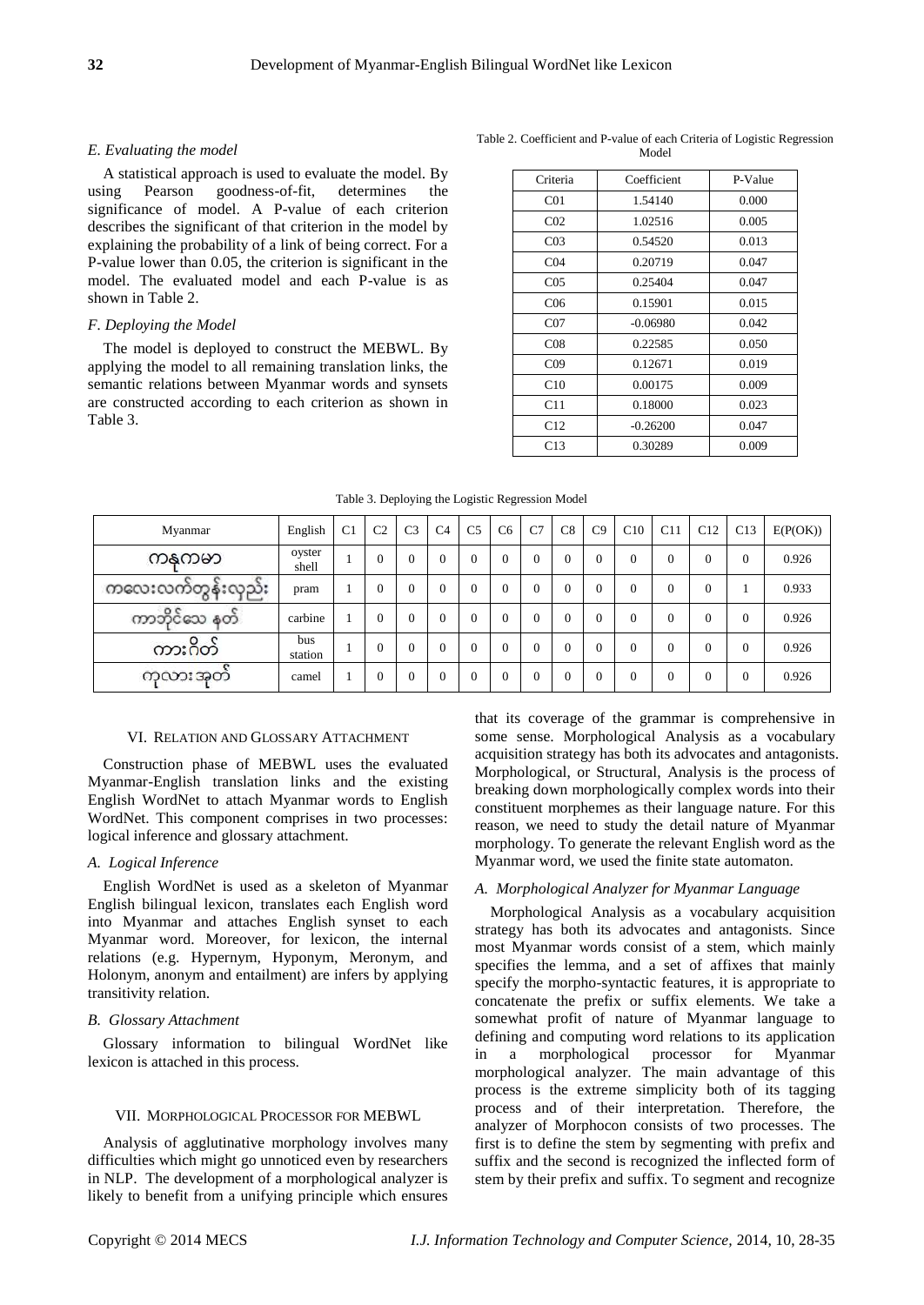the Myanmar word, Myanmar morphological rule for inflectional form is studied.

*Analysis of Myanmar Nouns:* The noun can have a suffix indicating plurality. Nouns in Myanmar are pluralized by suffixing the particle  $\infty$  if the word ends in a glottal stop) in colloquial Myanmar or  $\mathbf{Q}^{\bullet}$  in formal Myanmar. The particle  $\overrightarrow{O_{k}}$ , which indicates a group of persons or things, is also suffixed to the modified noun. An example is below: မြစ် - river

မြစ်တွေ - rivers (colloquial) မြစ်များ - rivers (formal) မြစ်တို့– rivers

*Analysis of Myanmar Verbs:* In the affirmative, the order of elements is V [one or more roots, possibly compounded]  $(+auxiliary verb) + aspect particle + modal$ ending. The roots of Myanmar verbs are almost always suffixed with at least one particle which conveys such information as tense, intention, politeness, mood, etc. Preceding the aspectual element there may be inserted the element pa indicating explicitness, which serves to mark the utterance as 'polite', though not when it is used with

သည် an imperative:

Many of these particles also have formal/literary and colloquial equivalents. In fact, the only time in which no particle is attached to a verb is in imperative commands. However, Myanmar verbs are not conjugated in the same way as most European languages; the root of the Myanmar verb always remains unchanged and does not have to agree with the subject in person, number or gender.

Alone, the statement  $\circledcirc$ : is imperative. The suffix

 $\overrightarrow{OD}\overrightarrow{O}$  can be viewed as a particle marking the present tense and/or a factual statement:

# စားတယ် - I eat

The suffix  $\bullet$  denotes that the action took place in the past. However, this particle is not always necessary to indicate the past tense such that it can convey the same information without it. But to emphasize that the action happened before another event that is also currently being discussed, the particle becomes imperative. Note that the

suffix  $\infty$  in this case denotes a factual statement rather than the

ငါစားခဲ့တယ် - I ate

The particle  $\mathcal{I}$  is used to denote an action in progression. It is equivalent to the English '-ing'"

 $\frac{\partial \mathbf{z}}{\partial s}$  =  $\frac{\partial \mathbf{z}}{\partial t}$  =  $\frac{\partial \mathbf{z}}{\partial t}$  =  $\frac{\partial \mathbf{z}}{\partial t}$ 

This particle  $\mathbb{Q}^*$ , which is used when an action that had been expected to be performed by the subject is now finally being performed, has no equivalent in English. So in the above example, if someone had been expecting you

to eat and you have finally started eating, the particle  $\overline{O}$ is used as follows:

The particle  $\Theta$   $\omega$  (literary form:  $\Theta$  $\omega$ ) is used to indicate the future tense or an action which is yet to be performed:

 $\cos\omega$  - I will eat

The particle  $\bigcirc$  is used when the action is about to be performed immediately when used in conjunction with

 $\omega$ . Therefore it could be termed as the "immediate" future tense particle".

*Analysis of Myanmar Adjectives:* Myanmar does not have adjectives per se. Rather, it has verbs that carry the meaning "to be X", where X is an English adjective. These verbs can modify a noun by means of the grammatical particle  $\overrightarrow{O}$  in colloquial Myanmar (literary form:  $\left( 6000 \right)$ , which is suffixed as follows:

Gloss: "beautiful" + adjective particle + "Noun"

Comparatives are usually ordered:  $X + \infty$ adjective, where X is the object being compared to. Superlatives are indicated with the prefix  $\overline{3}$  + adjective

$$
_{+}\propto
$$

# *B. Morphological Generator of Equivalent English Word*

For morphological generator, the word need to define their case and translate as the equivalent English meaning as "teeth". The implementation is based on the concept of validation grammars. The morphological processing is controlled by a finite automaton. The detail study of generating process for each POS is described in following.

*Generate Relevant Myanmar to English Nouns:* The noun in Myanmar word can have a suffix indicating plurality. It can be pluralized by suffixing the particle "တွေ" in colloquial Myanmar or  $\overline{y}$  in formal Myanmar. The particle  $\mathbb{Q}$  which indicates a group

of persons or things, is also suffixed to the modified noun. To generate plural or singular forms of English word, we use English grammar rules in Table 4.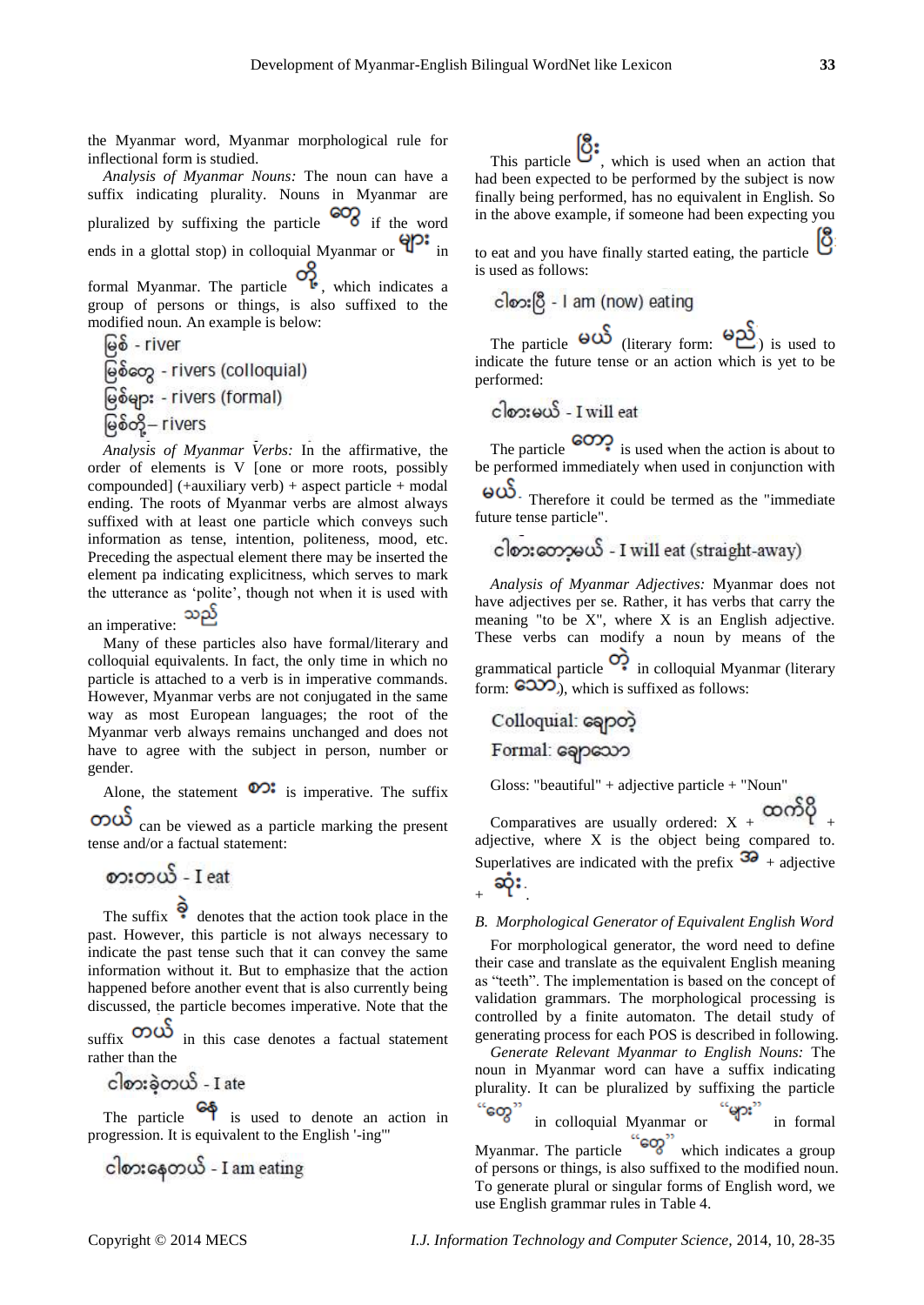| Convright © 2014 MECS |  |
|-----------------------|--|

| The dictionary statistics and set of link derivation for |  |  |  |  |  |  |
|----------------------------------------------------------|--|--|--|--|--|--|
| Myanmar English bilingual lexicon according to their     |  |  |  |  |  |  |
| part of speech is as shown in Table 5. The quality of    |  |  |  |  |  |  |
| lexicon depends on number of synset link and the link    |  |  |  |  |  |  |
| which covered the meaning for each word. According to    |  |  |  |  |  |  |
| the result the set of Myanmar word and their relation    |  |  |  |  |  |  |
| vielded a satisfactory result, it also useful for        |  |  |  |  |  |  |
| computational lexicon.                                   |  |  |  |  |  |  |

| Type of Noun                                | Rule for Forming the Plural     | Examples                 |  |  |
|---------------------------------------------|---------------------------------|--------------------------|--|--|
| ends in s, x, ch, o or sh                   | Add 'es' to the end             |                          |  |  |
| Word ends in z.                             | Add 'zes' to the end            | buzz/buzzes              |  |  |
| End in 'y' preceded by a consonant          | Change the final 'y' to 'ies'   | ally/allies              |  |  |
| End in 'y' preceded by a vowel              | Add 's' to the end              |                          |  |  |
| Ends in 'f' or 'fe' (but not 'ff' or 'ffe') | Change the 'f' or 'fe' to 'ves' | calf/calves, elf/elves   |  |  |
| Irregular Noun                              |                                 | child/children, die/dice |  |  |

Singular words which end is s, z, sh, ch or x, we add es to become plural words. Singular words which end is consonant with "y" changes the "y" to "i" and add es. All other singular words add "s". But some nouns have irregular form e.g; man (plural men). We cannot handle this irregular noun.

*Generate Relevant Myanmar to English Verbs:* The In the affirmative, the order of elements is V [one or more roots, possibly compounded] (+auxiliary verb) + aspect particle + modal ending. The most commonly used verb particles and their usage are shown below with an example verb root  $\omega$ : Alone, the statement "**စား**" is imperative. The suffix "**တယ်**" (literary form: ) can be viewed as a particle marking the present

tense and/or a factual statement. The suffix  $\bullet$  denotes that the action took place in the past. Note that the suffix "သည်"

in this case denotes a factual statement rather than the present tense. We also generate verb tense by using verb stem word and suffixes particles. Stem of verb add "ed" to become past tense. We use English grammar rule to change verb tense but some verb has irregular form e.g; past tense of "read" is also "read". We handle irregular verb by using irregular verb list defined by Oxford Dictionary. The particle  $\overline{6}$  is used to denote an action in progression. It is equivalent to the English '-

ing'". This particle  $\overline{w}$  which is used when an action that had been expected to be performed by the subject is

now finally being performed, has no equivalent in English. So in the above example, if someone had been expecting you to eat and you have finally started eating,

the particle is used. The particle are used to indicate the future tense or an action which is yet to be performed.

*Generate Relevant Myanmar to English Adjectives:* In Myanmar word, adjective is defined by the word with  $\text{suffix}$  "သော","သည့်","မည့်" Beside then, it has verbs that carry the meaning "to be  $X$ ", where  $X$  is an English adjective. Comparatives are usually ordered:  $X +$ <br>" $\infty$   $\infty$   $\infty$   $\infty$   $\infty$   $\infty$   $\infty$   $\infty$   $\infty$   $\infty$   $\infty$   $\infty$   $\infty$   $\infty$   $\infty$   $\infty$   $\infty$   $\infty$   $\infty$   $\infty$   $\infty$   $\infty$   $\infty$   $\infty$   $\infty$   $\infty$   $\infty$   $\infty$   $\$  $+$  adjective, where X is the object being compared to. For this case , we add the X word in

adding more as prefix or suffix as X-er. Superlatives are indicated with the prefix  $3\theta$  + adjective +  $\phi$ :

#### VIII. COVERAGE OF BILINGUAL LEXICON

As the experiments, the coverage of original MRDs and MEBWL is quite different. Some of the Myanmar word has not direct translation word which may form with several words as a phrase. As that word the origin of WordNet has not included and we omit this word in building the MEBWL.

| <b>POS</b> | Coverage of Bilingual Dictionary | Maximum Coverage of Bilingual Lexicon | Coverage of Bilingual (%) |
|------------|----------------------------------|---------------------------------------|---------------------------|
| Noun       | 31243                            | 25375                                 | 81.22                     |
| Verb       | 12706                            | 10737                                 | 84.5                      |
| Adjective  | 6859                             | 4245                                  | 61.89                     |
| Adverb     | 3369                             | 2938                                  | 87.21                     |

# Table 5. Dictionary Statistic of the Resources and Coverage of Bilingual Computational Lexicon

IX. CONCLUSION

Myanmar English WordNet like lexicon is new state for Myanmar lexical resources. The semantic relations between English words in WordNet and the translation relations between English and Myanmar words in English<-> Myanmar machine readable dictionary are considered. Applying the class and structure methods to